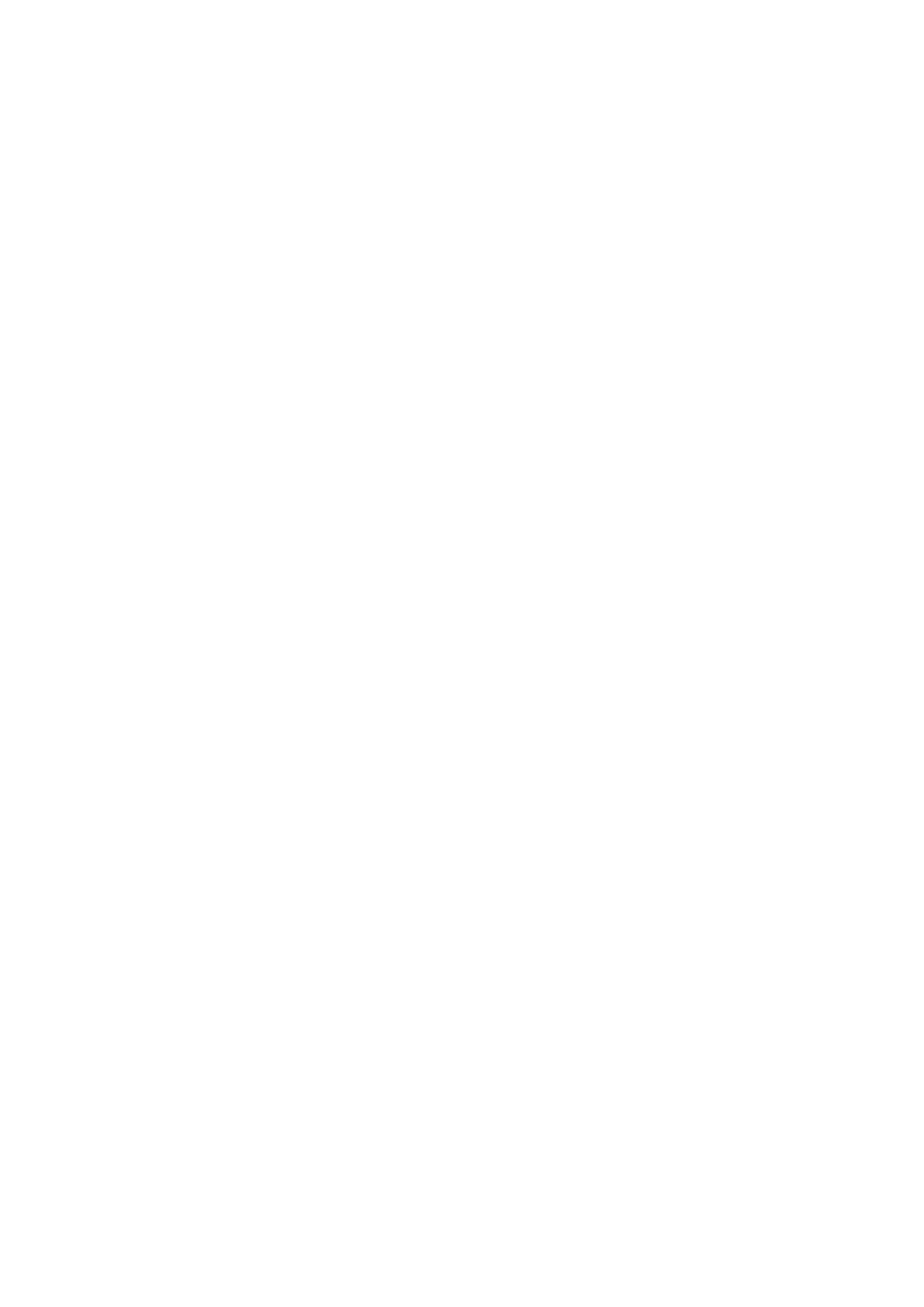**1.** The Committee on Employment and Social Policy (ESP Committee) met on 17 and 18 March 2009. Mr Amir Shahmir, representative of the Government of the Islamic Republic of Iran, chaired the meeting. Ms Goldberg (Employer) and Mr Patel (Worker) were the Vice-Chairpersons.

### **A. The financial and economic crisis: A Decent Work response**  (Second item on the agenda)

- **2.** The Committee had before it a paper <sup>1</sup> entitled *The financial and economic crisis: A Decent Work response*.
- **3.** The Chairperson indicated that the Officers of the Committee had agreed to change the order of discussion of the agenda items to allow for sufficient time to discuss the contribution of the Committee to the High-level Tripartite Meeting on the Current Global Financial and Economic Crisis taking place on Monday, 23 March 2009.
- **4.** A representative of the Director-General (Mr Salazar-Xirinachs, Executive Director, Employment Sector) introduced the document. He mentioned that the Office had also produced a matrix on emergency services for constituents, which was available in the room, entitled *An operational decent work response to the crisis: Emergency services for constituents*.
- **5.** A representative of the Director-General (Mr Raymond Torres, Director, International Institute for Labour Studies) presented the document, which had three purposes: first to inform on the nature of the crisis, its roots and transmission mechanisms; second, to analyse national responses to the crisis; and third, to show how a strategy based on decent work can improve the responses to the crisis and pave the way for a sustainable economy.
- **6.** Mr Torres recalled that the financial crisis had originated in developed countries and had its roots in the poorly regulated financial system. The origin of the crisis could also be found in global imbalances. Mechanisms of transmission of the financial crisis to the real economy and from developed to developing countries included the credit crunch, lack of confidence and deflationary effects. The international transmission mechanisms such as foreign direct investment (FDI), trade, official development aid (ODA), and remittances, played a key role in propagating a global economic crisis. As a result of those mechanisms, there was a risk of zero global growth in 2009 with world trade possibly decreasing by 3 per cent. The document drew attention to the labour market consequences of the crisis, such as long-term unemployment in developed countries, and rising informality and poverty in developing countries. It also provided information on gaps in protection for unemployed workers, even in developed countries, as well as on consequences of the crisis on pensioners' living standards.
- **7.** Mr Torres next outlined the current responses implemented at the national level on the basis of an analysis of 42 countries. He showed that in addition to financial rescue measures and monetary easing, most countries had announced a fiscal stimulus. However, fiscal packages were uncoordinated and smaller in size than monetary measures. Regarding the composition of these packages, employment measures and social transfers fared low, while the biggest share of spending went to infrastructure. The main results that emerged from this review of current responses included an acknowledgement that access

GB.304/ESP/2.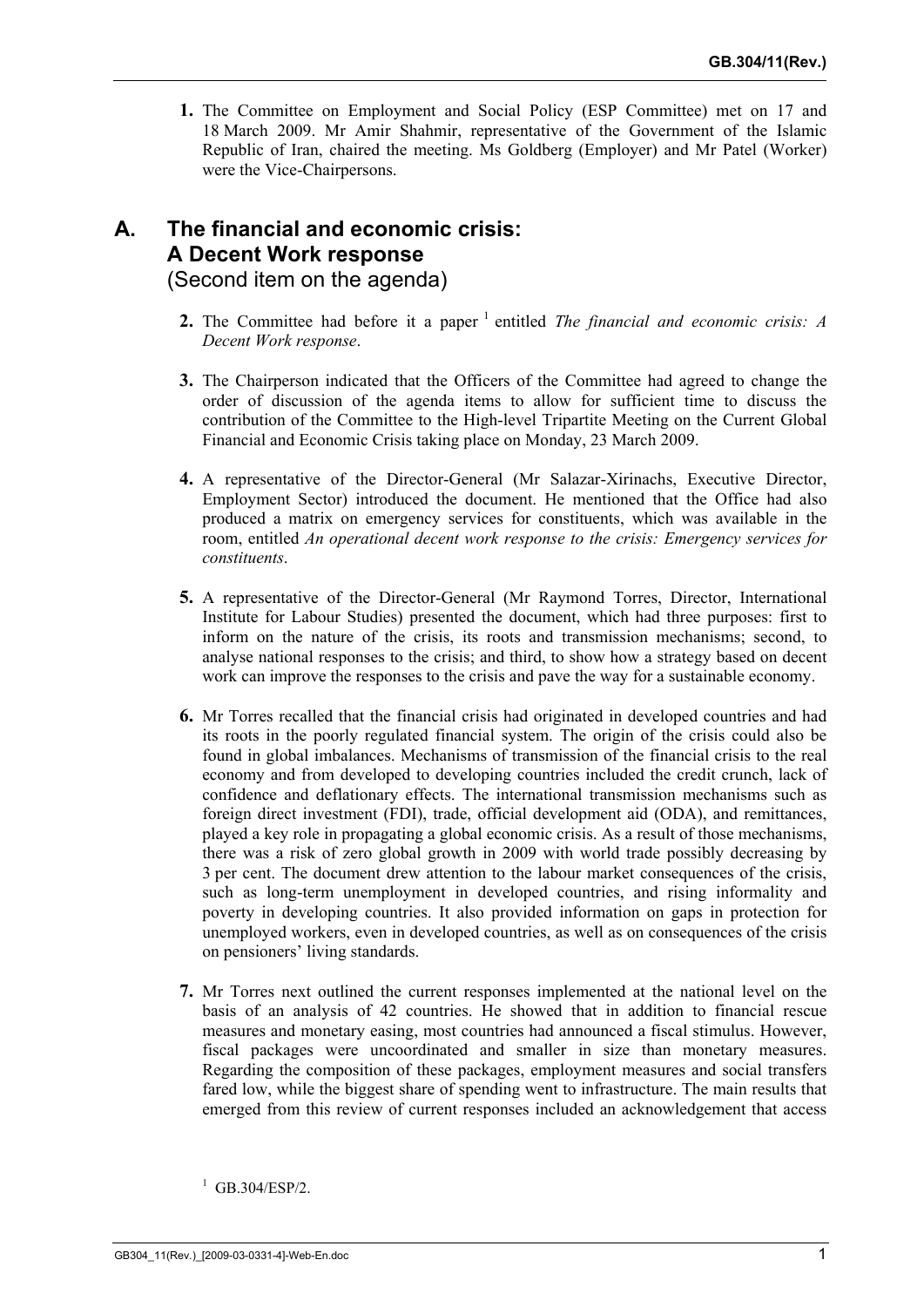to credit for enterprises had not returned to its normal level. Further, confidence among economic agents had not been restored, while international trade had further contracted.

- **8.** For that reason, the Office had proposed launching a Global Jobs Pact, which was organized around four pillars. First, making financial support to banks conditional on providing credit and devoting special efforts to promote access to credit for small and medium-sized enterprises (SMEs). Second, making decent work the cornerstone of fiscal stimulus measures by creating labour-intensive infrastructure projects, supporting jobseekers through employment guarantee schemes and conditional cash benefits, creating a broader-based safety net, adopting special programmes for youth, and providing funds to vulnerable countries which did not have the fiscal space to implement such measures. Third, avoiding wage deflation and protecting workers' rights by increasing wages in line with productivity, with minimum wages acting as a real anchor, promoting social dialogue on wages and working conditions, avoiding a "race to the bottom" in workers' rights, and ensuring that women were not hit disproportionately. Fourth, promoting international coordination in policy responses and avoiding protectionist solutions, including through dialogue between the ILO and other international organizations around the Global Jobs Pact.
- **9.** The Employer Vice-Chairperson noted that businesses and employers were being hit hard by the crisis owing to falling demand, low confidence and commodity price fluctuations. She emphasized that the employers recognized that the crisis was having an enormous impact on labour markets and social conditions. In responding to the crisis, she stressed the importance of staying focused on solutions within the mandate of the ILO. The ILO was now more relevant than ever, and it must step forward to address the challenges. She stressed the need to find some common ground on ways the ILO could help constituents.
- **10.** She welcomed the document's support for open trade. She also agreed that the credit crunch was deepening the crisis and that regulation of financial markets was necessary and should be coordinated. She emphasized that one of the key elements to a recovery lay with supporting sustainable enterprises, especially for innovative SMEs which were responsible for the bulk of job creation. The Employers supported the document's proposal to stimulate global demand and protect the most vulnerable, through targeted measures such as the extension of social protection and unemployment benefits coverage, the facilitation of training and retraining, public employment services, and targeted safety nets. Social progress must not be placed at risk, and she recalled the usefulness of the 1998 Declaration on Fundamental Principles and Rights at Work on that issue. The rest of the multilateral system was looking for leadership on labour issues, and that implied that the ILO focused on priorities and rethought processes.
- **11.** The speaker noted that sections I and II of the document were very thorough, yet there was relatively less on what the ILO could do to move forward. She welcomed the room document, which gave a sense of the magnitude and variety of the ILO's toolkit in practical terms. She raised questions regarding the idea of the Global Jobs Pact, in terms of what its elements were, how it would be administered, and the process by which such a pact would be constructed and agreed upon. She noted that the pact was not referred to in the ILO's Strategic Policy Framework, or in the programme and budget proposals. She also asked how the Global Jobs Fund as proposed in the Office document would be distinguished from other proposed funds, such as the "Vulnerability Fund" proposed by the World Bank.
- **12.** She said that the ILO's emphasis should be on technical work and assistance to help constituents, and that it was important to focus on the ILO's areas of comparative advantage. That might involve strengthening some programmes and streamlining others, implying changes to the programme and budget. She underlined the principles which the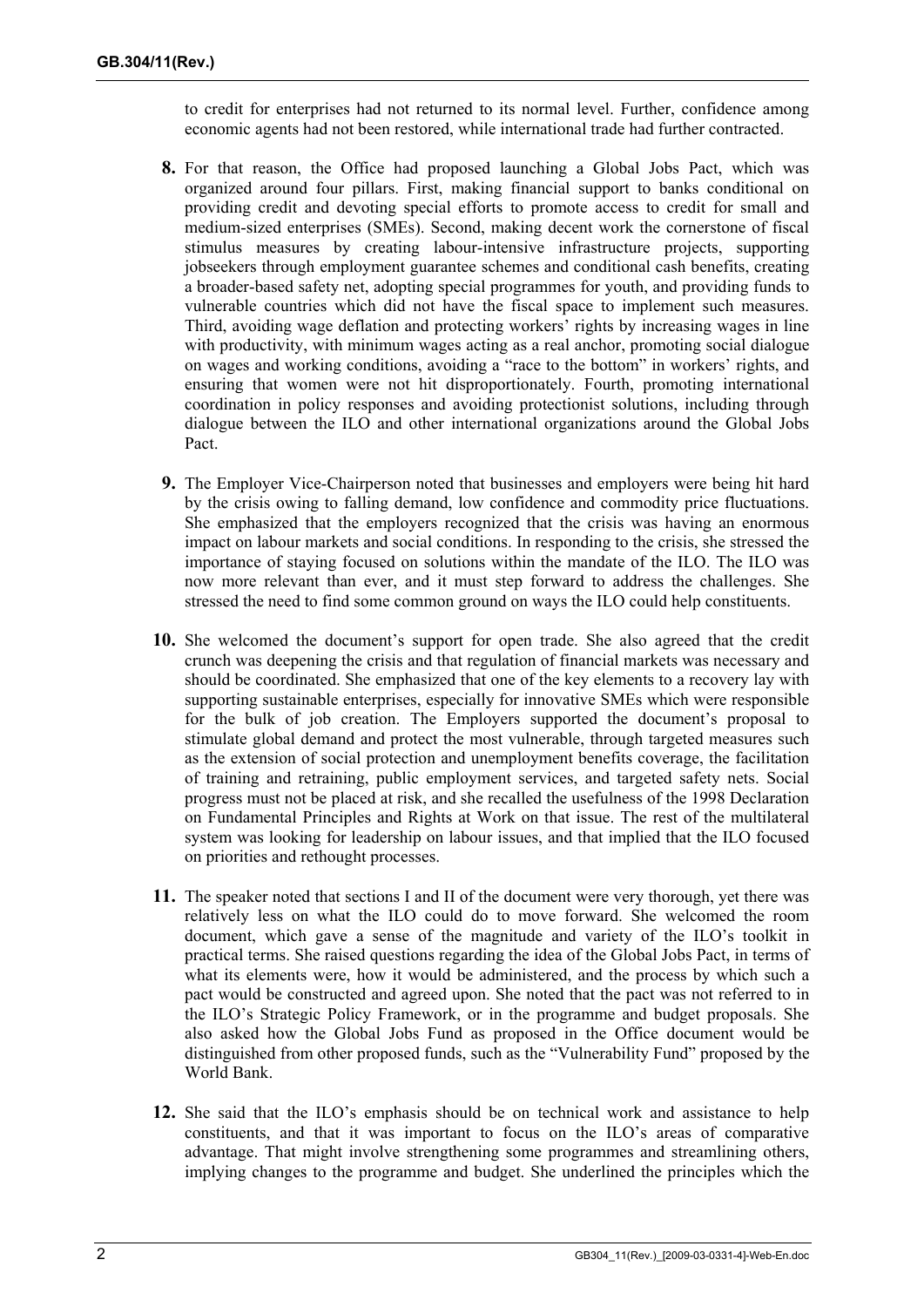Employers believed should guide the ILO's policy response: support for open trade (need to avoid protectionism); keeping credit flowing so that viable businesses could have access to credit; effective regulatory supervision of financial markets (appropriate levels of regulation); recovery to be driven by enterprises (SMEs created jobs and added dynamism to the economy). For stimulating global aggregate demand, coordination was needed and there was an important role for the ILO in assessing the labour market impact of stimulus packages.

- **13.** She proposed a seven-element plan to strengthen the ILO response to the crisis. First, information should be gathered and disseminated, including data on labour market activity; developments under way at the enterprise, sector, country and regional levels should be catalogued; and lessons should be drawn from previous crises. Second, assistance for policy engagement of the social partners should be deepened, possibly through the development of "crisis response toolkits". Third, it was essential to give rapid technical guidance to SMEs, support entrepreneurship, strengthen labour market institutions and labour market advisory services, provide training services to businesses and workers, develop and maintain social safety nets, provide assistance to governments on social security spending, assist countries facing problems with vulnerable groups (such as migrant workers and youth), and provide advice on public works programmes. She suggested the establishment of focal points where the constituents could access information related to the crisis. Fourth, it was important to use the Global Employment Agenda in responding to the crisis. Fifth, social progress must not be undermined by the crisis. In particular, there was a need to ensure that the crisis did not give rise to more victims of child labour. Sixth, the ILO should work closely with other multilateral partners to leverage their respective expertise in overcoming the crisis. Finally, she proposed to focus the 98th Session of the International Labour Conference (ILC) on crisis responses strategies. The current crisis was the biggest jobs crisis facing the current generation and it was important to devote a major component of the ILC to strategies to overcome it. As a consequence, she suggested that two items should be deferred so that a special session could be convened to provide an analysis on the current situation in labour markets, gather information on current policy measures to alleviate unemployment and sustain enterprises and outline strategies for ILO constitutes to overcome the crisis.
- **14.** The Worker Vice-Chairperson noted that the crisis risked reversing a decade of modest gains for workers. He said that the paper had a good empirical and analytical basis, was broad in scope and contained clear policy proposals. He emphasized that it was important to pay due attention to the causes of the crisis. The crisis was not wholly unexpected, as there had been several warning signs, such as the unbalanced model of globalization in both social and economic terms. There was also a noticeable effort towards deregulation, which had resulted in a diminished capacity of the public sector to carry out its role. He said that some developments in labour market policies were causing concern, such as the retreat from labour standards, an increase in precarious work, weakened trade unions, the weakened role of the State in labour market regulations, and a declining wage share of income.
- **15.** He said that a deregulation of financial markets, partly driven by corporate lobbying, had led to a system in which the needs of the real economy were not being served. Furthermore, conditionalities and policy prescriptions of some institutions had been ideologically motivated, which had in part contributed to the current crisis. He emphasized that activities in financial markets affected labour markets and social justice. Attention to those interlinkages was crucial, especially because during the previous expansionary period, workers had benefited only modestly, but now were expected to bear the costs of the recession.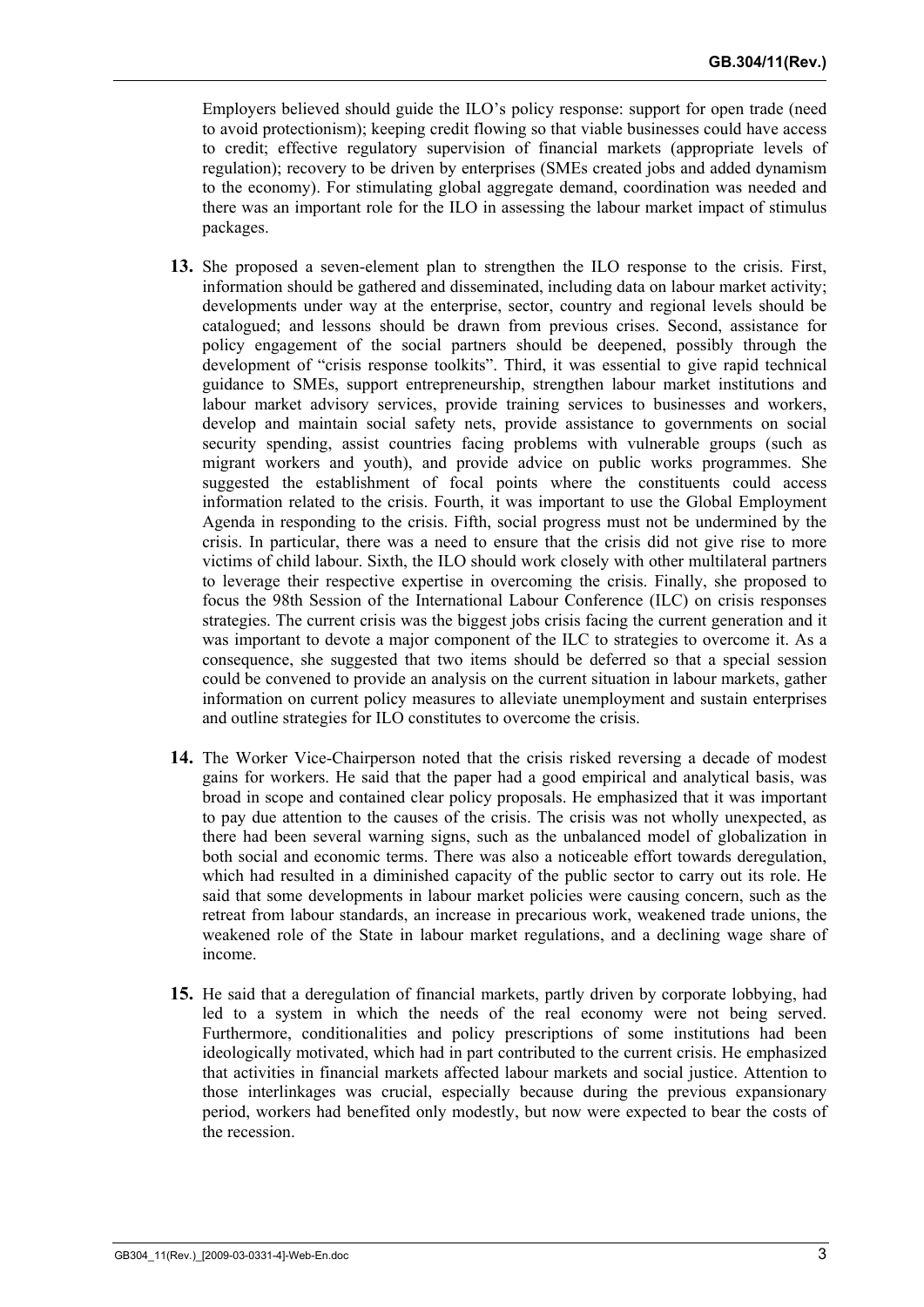- **16.** The proposed Global Jobs Pact referred to in the Office paper had a number of good features, emphasizing green investment, active labour market policies, and the importance of avoiding wage deflation. The speaker stressed that a global crisis required a global response, the proposal would place jobs at the centre of discussion, and a pact would involve trade unions, employers and governments. He noted that a number of additional Conventions could be added to box 9 of the paper, those being Conventions Nos 151, 154, 135, 81, 129 and 155. In terms of the paper's suggestion that wages should grow in line with productivity, he recalled that wages constituted a declining share of national and global income and inequality was rising, and further noted that linking wages to productivity during recession now meant that wages might drop, and that should be avoided. There was a need to increase the real income of workers as a basic element of maintaining and growing the demand platform of economic growth.
- **17.** He emphasized the problem of discussing protectionism in overly general terms. The State had an important role in creating jobs. Some developing countries might need to use targeted policy instruments in a time-bound fashion, consistent with WTO rules, to do what they could to prevent job losses. Overly broad statements denied developing countries the policy space to use those tools in the absence of other means.
- **18.** He emphasized that the ILO was the only UN agency with representatives from the "real economy", and the ILO had an important role to play in the current context, but should work with other organizations. His group supported the proposed Global Jobs Fund.
- **19.** He recalled the Statement of the Officers of the Governing Body at the November 2008 session that had served as a basis for consensus among social partners on how to respond to the crisis. That included the use of fiscal and wage measures to stimulate demand, extending social protection and unemployment benefits, a minimum living wage for all employed persons, supporting productive, profitable and sustainable enterprises, together with a strong economy and a viable public sector implementing fundamental principles and rights at work including freedom of association and collective bargaining, ensuring tripartism and social dialogue, maintaining development aid, providing additional credit lines and supporting low-income countries to cushion them from the effects of the crisis.
- **20.** The Worker Vice-Chairperson noted that, beyond these consensus areas, there was a need to address other aspects of the crisis. That included balanced economic policies that would entail expanding domestic consumption, especially in surplus countries, and industrialization policies that satisfied basic needs as a key engine of growth. He noted that ILO work on enterprise promotion should recognize that the existence of enterprises was not sufficient. They needed to operate under conditions of buoyant aggregate demand. That could be attained by ensuring workers had the means to buy the goods and services produced by enterprises. In addition, there was a need to reorient economies to a low carbon and sustainable development path by investing in green and decent jobs. One also had to recognize the valid and legitimate role of the State in industrial and sectoral policies and the importance of the prudent use of trade measures. There was a need to invest in education, health and public infrastructure to create jobs and build societies of equal opportunities. It was essential to ensure that the restructuring of the financial system consolidated its public utility function of channelling savings into productive investment. The significant gaps in regulation should be addressed, particularly in financial markets. There should be limits on speculative investment activity, excessive incomes, and bonus schemes that fostered risky and reckless behaviour. It was important to ensure a new labour market framework that was rights-based, entailed coordinated collective bargaining and led towards a globalized industrial relations system. That would foster balanced development, address global iniquities, strengthen the role of minimum wages and provide a basic wage floor for all workers in all countries.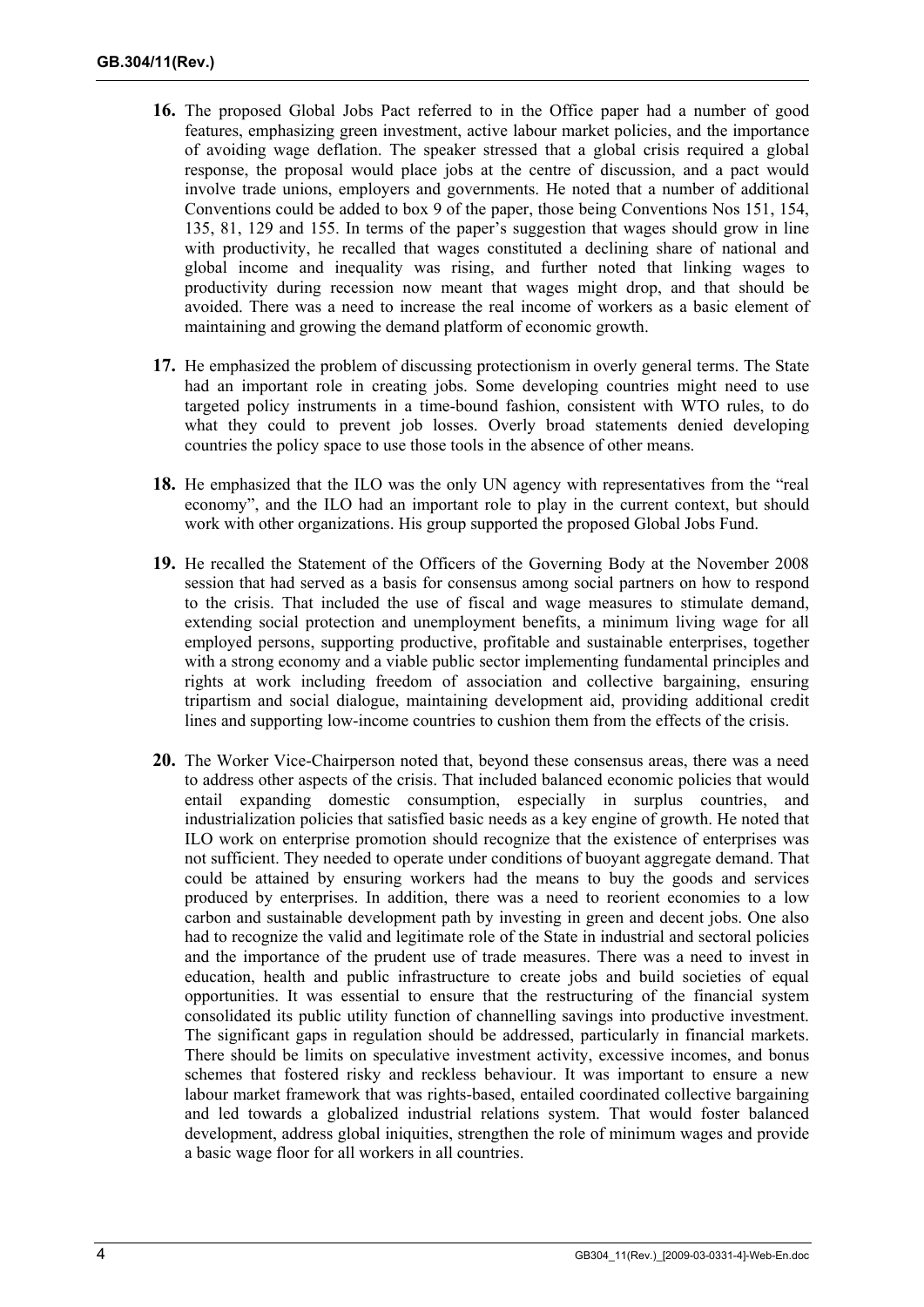- **21.** The speaker said that the Governing Body should issue a statement for the G20 meeting, with proposed paragraphs for inclusion in summit outcomes. The ILO should be invited to the G20 Summit as a full participant. All member States should be called upon to recognize the employment dimension. National ministries of labour should be involved in designing stimulus measures. Social partners should be actively involved in designing rescue packages. The ILO budget should give priority to work on the crisis, but also ensure that the ILO response was not just a repackaging of existing tools. The matrix of measures presented in the room paper needed to be broader. It was not possible to return to "business as usual"; the global responses needed to lay a basis for a different and fairer world. He suggested that a short statement based on the paper could be distilled into an ESP Committee outcome that would serve as an input to the High-level Tripartite Meeting that would be held on 23 March to discuss the global economic crisis.
- **22.** The representative of the Government of France, speaking on behalf of the group of 38 industrialized market economy countries (IMEC), appreciated the collaborative work of the Office in preparing the paper. He said that governments understood the urgency of the situation and the need to address the credit crunch, raise aggregate demand, and coordinate fiscal measures. He also recognized the importance of putting employment and social protection at the heart of such rescue packages, as recommended in the Global Jobs Pact. It was important for countries to protect existing social protection schemes, provide unemployment benefit coverage, and make full use of social dialogue. He recognized the importance of the ILO's contribution to the debate and in ensuring that the voice of the real economy was heard. The ILO should use that opportunity to enhance the visibility of its programmes. Enhanced coordination between global economic and social partners was crucial. He requested that the Director-General share the contents of the paper with ILO constituents. In conclusion, he suggested that the Office consolidate, in a short paper or on the web site, various reports written since the beginning of the crisis as an information guide for the Organization's Members. The outcomes of the debate on the Office paper should be utilized at international meetings on the crisis. If it became clear that there would be a discussion of the social and employment consequence of the global crisis at the ILC, it should be a substantive point with a full discussion process.
- **23.** The representative of the Government of the Czech Republic, speaking on behalf of the European Union (EU), expressed support for the IMEC statement. He noted that the crisis was affecting employment and social conditions, and said that the analysis of stimulus measures in the paper was valuable. The EU had introduced a 200 billion euro plan to stimulate recovery and address the human costs of the downturn, with a view to ensuring that short-term actions were consistent with long-term objectives. For example, the package included measures to encourage energy efficiency of the economy. Ministers of labour of the EU had reconfirmed their commitment to the Lisbon Strategy. The EU championed a coordinated approach to address the crisis. The social and employment consequences of the crisis should be at the heart of the ILC in June 2009.
- **24.** The representative of the Government of the United Republic of Tanzania, speaking on behalf of the Africa group, expressed appreciation to the Office for preparing the paper. She proposed the full participation of the ILO at the G20 Summit. She also advocated a new round of debt cancellations as part of the response to the crisis and the restoration of credit flows. She said there was a need to consider reducing conditionalities imposed by international financial institutions. She also emphasized that negotiation capacities of the social partners in Africa urgently needed to be strengthened.
- **25.** The representative of the Government of India expressed appreciation to the Office for preparing the paper, and commended the Director of the International Institute for Labour Studies for his analytically rich presentation. He noted that developing countries were more sensitive to the effects of the crisis, which would have a disproportionate impact on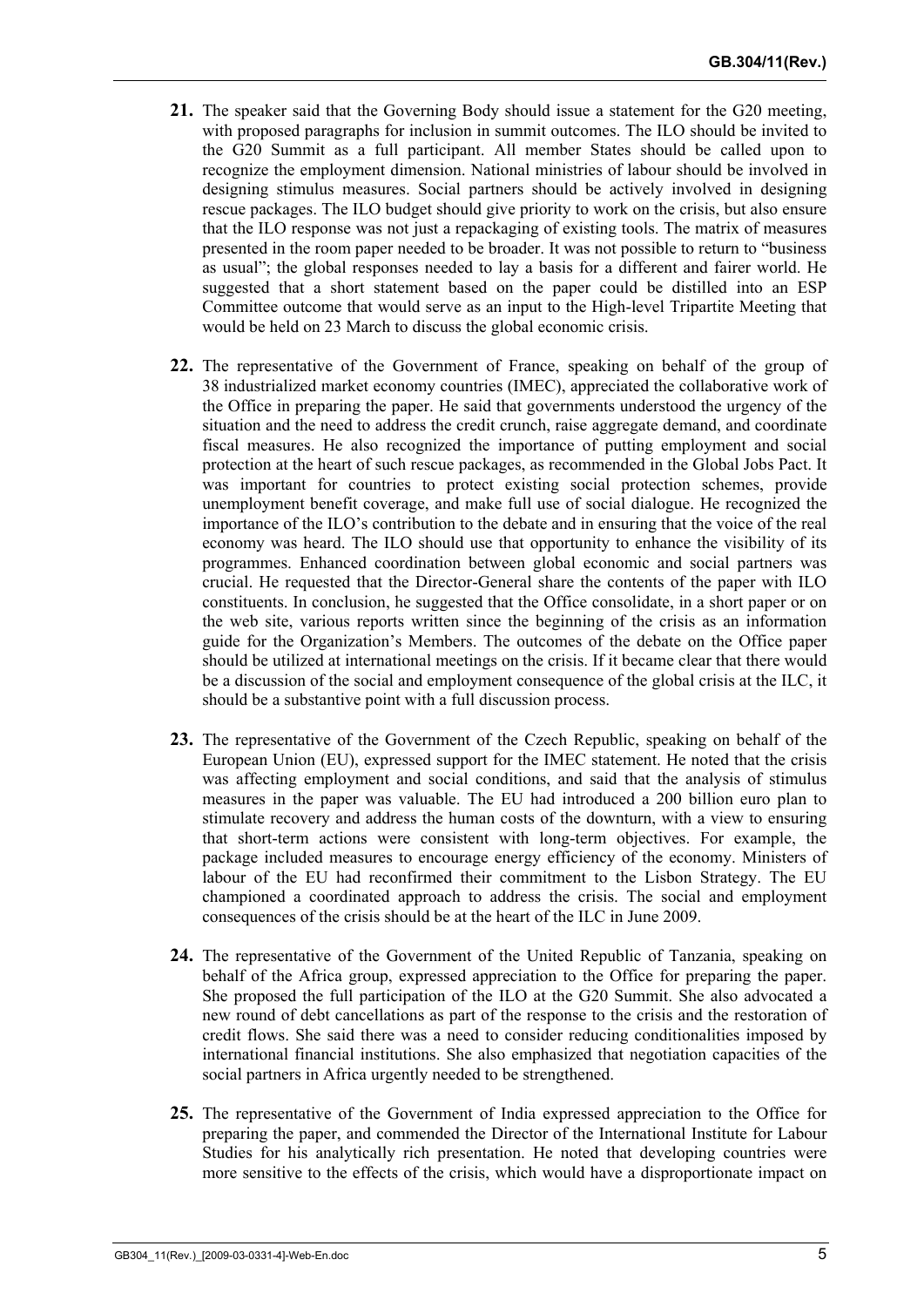migrant workers, women and youth; measures were needed to protect these vulnerable groups. He noted that India had introduced a number of counter-cyclical measures before the crisis, which had helped mitigate the negative impact of the crisis on the country. Such measures included the National Rural Employment Guarantee Scheme of 2005 and the Social Security Act of 2008. Those measures, enacted before the crisis, were one reason why the fiscal stimulus for India appeared relatively modest. He noted that reducing inequality and increasing the purchasing power of workers was essential in boosting effective demand.

- **26.** The representative of the Government of China emphasized that all countries were faced with an employment crisis. She noted that the impact of the crisis on China had been severe. China's Government had taken significant measures to address aggregate demand and employment growth, enhance social security, protect job security and enhance worker training. Subsidies had been given to enterprises in order to minimize job losses, and labour market initiatives had been introduced for new graduates. There were also measures to help enterprises absorb rural migrant workers. It was estimated that 20 million jobs would be saved through such measures.
- **27.** The representative of the Government of South Africa noted that the impact of the crisis on Africa would be severe, but there was not much emphasis on Africa within the paper. Depending on countries' particular circumstances, measures to support vulnerable sectors might be necessary, so there was a need to avoid discussing protectionism in an overly general way. She noted that social dialogue was important to going forward and the ILO's Declaration on Social Justice should constitute an important basis for further action.
- **28.** The representative of the Government of Cuba said that the non-aligned movement was concerned about the crisis. He stressed that advanced countries needed to follow through on their commitment to spend 0.7 per cent of GDP on development, and encouraged additional financial investment in developing countries. He noted that young people, women and migrant workers were particularly vulnerable. He emphasized that a global crisis required global solutions, and the non-aligned movement wished to work together with international partners to find solutions.
- **29.** The representative of the Government of the Republic of Korea thanked the Office for the paper and emphasized the importance of social dialogue as a vital instrument for overcoming the crisis. She noted that measures such as job-sharing could prevent lay-offs. She suggested that the information contained in the paper on stimulus efforts could be useful if made available to constituents, and noted the importance of further research on fiscal tools and their implementation to stimulate demand and provide employment. She noted that the ILO could pay more attention to the diversity of specific country situations.
- **30.** The representative of the Government of Japan expressed support for the IMEC statement and agreed that decent work should be a cornerstone of recovery. He said that many suggestions of the paper were inspiring in terms of the Global Jobs Pact on which the Government of Japan was undertaking measures. He stressed that global policy coherence and coordination were very important and that avoiding duplication among international organizations and national governments was necessary.
- **31.** The representative of the Government of the Islamic Republic of Iran emphasized that, in order to overcome the crisis, it was important to understand its roots, as that could help to guide more efficient rescue measures. He noted that a global approach was required. He acknowledged that the severity and nature of the impact varied by country, but every country was eventually affected.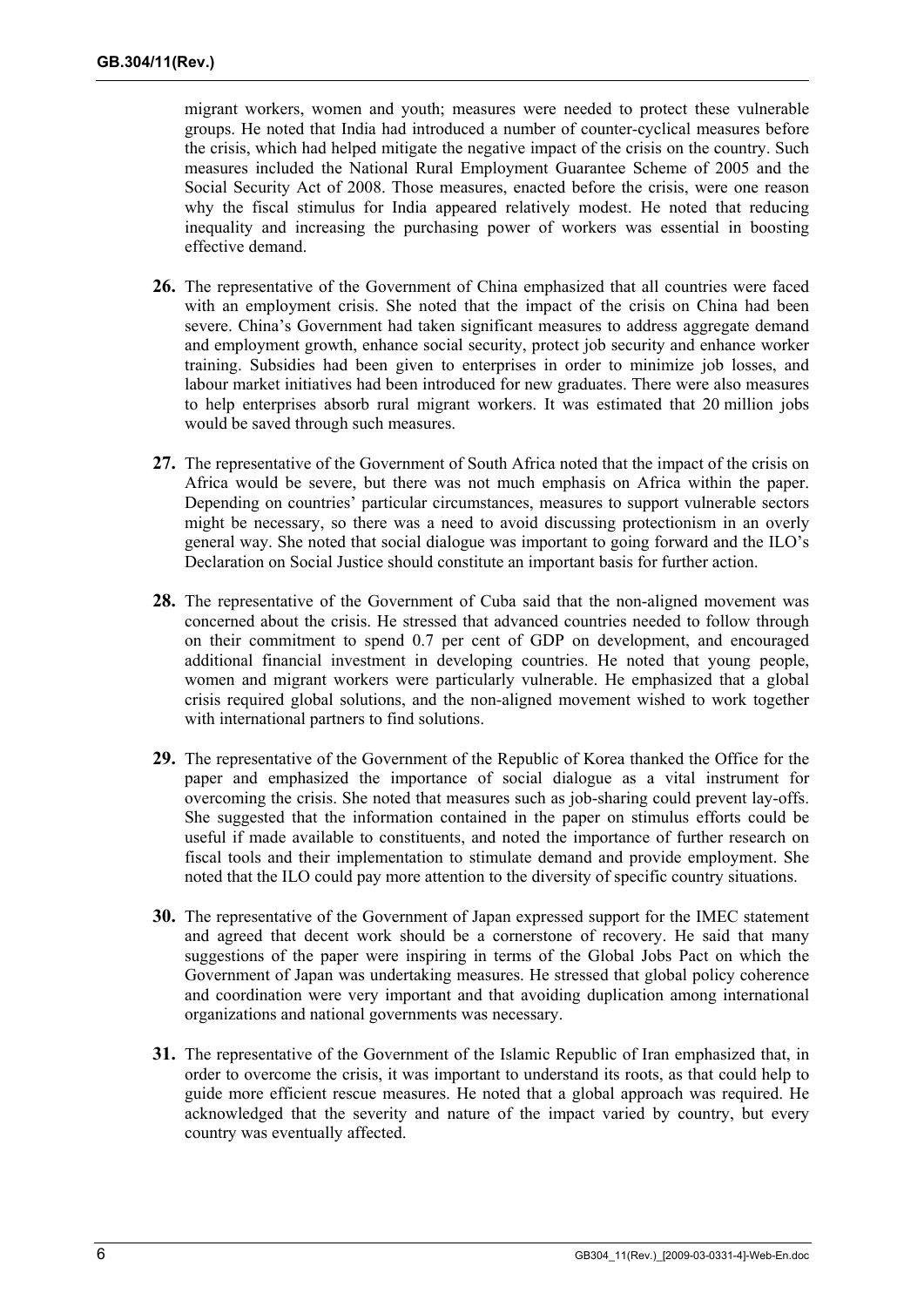- **32.** The representative of the Government of Portugal supported the IMEC statement and the EU statement. She welcomed the paper, and noted that it was in line with other papers that had been prepared, but also that there was a need to go into greater depth in some areas. She stressed the importance of keeping long-term measures in mind while addressing the short-term. She said that responses should be effective to help professional and disadvantaged workers. The Portuguese Government had announced a stimulus package with measures to support families and businesses, and employment-related initiatives. She stressed the important role of the ILO in responding to the crisis.
- **33.** The representative of the Government of Spain supported the IMEC position. He noted that the Decent Work Agenda should be at the core of national policy responses. While the recovery of the financial system was crucial, it was also important not to neglect the human and social dimensions of the crisis. It was necessary to protect those who had no employment, while ensuring that those who had created the systemic risks to the global financial system were not rewarded. It was also necessary to promote self-employment. One needed to highlight the Madrid Pact that focused on protecting the aged and the young from unemployment and underemployment. The ILO should have a high profile in the G20 meeting. The document that the Office had produced could serve as a basis for dialogue with the World Bank and the International Monetary Fund (IMF). The Director-General of the ILO and the Employer and Worker spokespersons should be invited to participate in the G20 meeting.
- **34.** The representative of the Government of Mexico noted that social dialogue was crucial for achieving decent work. Mexico had organized 25 specific areas of activity in response to the crisis, including measures to strengthen the national employment service and support labour mobility. He said that the Government of Mexico had undertaken a series of measures within an agreed national framework that had assisted 250,000 people. Those included (but were not limited to) provision of scholarships to the needy, employment services for the most vulnerable groups, extension of benefits to unemployed workers and provision of efficient and transparent public spending programmes.
- **35.** The representative of the Government of the United States fully supported the IMEC statement. She said that governments recognized the severity of the crisis, which was truly global in nature. Section III of the Office paper demonstrated the breadth and depth of the ILO's expertise. Concrete advice could be offered on a wide range of issues. She stressed the need to be cautious about the language used and the expectations created. In her view the terms "Global Jobs Pact" and "Global Jobs Fund" suggested a "one-size-fits all" approach to job creation. A better approach would be to make the world aware of the ILO's core competencies and provide advice to fit the diversity of situations facing countries. She hoped to see a clearer distinction made between background information and new information about the value the ILO could add.
- **36.** The representative of the Government of the Bolivarian Republic of Venezuela noted that the benefits of globalization had bypassed some people, although the crisis affected everyone. He noted that those who had caused the crisis were now seeking generous financial support from the State. It was necessary to identify those responsible, directly or indirectly, for causing the crisis. Those who were responsible should not be allowed to be the leaders of change. Local, regional and global ways out of the crisis had to be found. It was important to note that the developed countries had not met their commitments to help developing countries, although they were prepared to assist wealthy bankers. It was necessary to promote activities that stimulated aggregate demand. The Commission of Experts set up by the President of the UN General Assembly had said that support should be given to the task of designing a new financial architecture. There was a need to engage in social dialogue, to support workers' rights and to build solidarity today between the world's workers.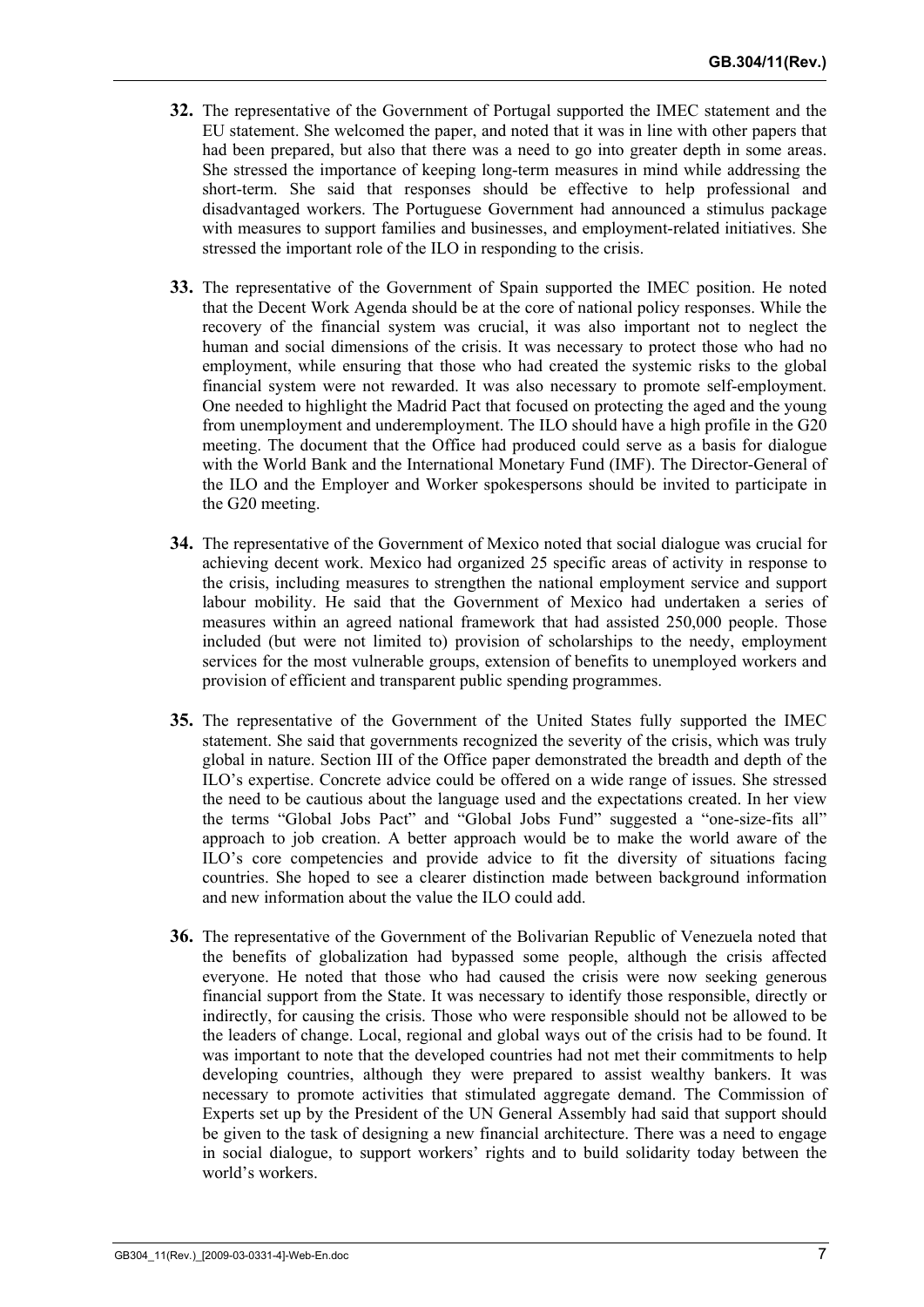- **37.** The representative of the Government of Germany supported the IMEC and EU statements. He thanked the Office for its work, including the preparation of the wellstructured paper. The ILO was well placed, analytically and technically, to play a leading role in responding to the crisis. Answers and solutions to the current crisis could not occur in a piecemeal fashion. He welcomed the room document (the matrix of policy tools), and noted that ILO should support regional and local activities and develop a coherent global framework. He highlighted the importance of the tripartite structure and pointed out that it was utilized by the German Government to offer wage protection to workers.
- **38.** The representative of the Government of Australia supported the IMEC statement and noted that there was value in examining the ILO's expertise in responding to the crisis. He said that the Strategic Policy Framework was a highly valuable document that provided guidelines on how visible results could be achieved by the organization. The ILO's technical assistance on the ground was important. A focus on field operations was a way of ensuring that technical assistance reached those who needed it most. The practical application of labour standards was even more important in times of crisis than in normal periods. The work done by the ILO on sustainable employment opportunities was an important element. Green jobs and green investments were important steps in regenerating the economy. It was important to encourage re-skilling the workforce in ways that would contribute to sustainable development in areas significantly affected by the crisis.
- **39.** The representative of the Government of Argentina thanked the Office for the document. Putting employment at the heart of economic and social policies was critical to overcoming the crisis. National policies needed to regenerate domestic demand for labour and consumption and rebuild national markets. Drawing on the experiences of Argentina during the 2001 crisis, he highlighted the lessons that could be learned in dealing with the current crisis. Thus, processes were being put in place to avoid mass lay-offs through social dialogue. Subsidies were provided for enterprises facing economic difficulties in order to support wages, investments in infrastructure, housing and schools were sustained, and minimum wages were maintained to keep up demand. Access to credit by SMEs was being facilitated, and mortgage payments had been temporarily suspended.
- **40.** The representative of the Government of Belgium commended the Office for producing an analytically robust, coherent and useful paper. He noted, however, that the paper was unbalanced in saying that governments were looking at short-term goals, rather than longer-term solutions. Governments were in fact preparing for a greener economy in the longer term. The paper referred to sustainable enterprises, but the concept needed to be developed fully. Policy recommendations should distinguish between the different concerns and needs of developing and developed countries. Another fundamental problem was that of budgetary deficits and the sustainability of public finances. He wondered to what extent IMF conditionalities threatened social investments. He urged the G8 and the G20 to develop a more coordinated approach. He suggested that future documents should focus on coordinating plans and policies with a view to better global governance. It was essential to maintain the level of development cooperation and commitment.
- **41.** A representative of the Director-General (Mr Salazar-Xirinachs, Executive Director, Employment Sector) thanked the participants for their very rich and detailed comments. He noted that the paper had been generally well received. The comments focused on causes, impacts, country responses and ILO proposals for further action. He noted that one could find common ground on immediate causes of the crisis, the mechanisms of transmission from the financial economy to the real economy within developed countries and from the developed to the developing countries. In reply to the questions that had been raised regarding the Global Jobs Pact, he said that a binding agreement was not envisaged. A Global Jobs Pact was best seen as a way of focusing attention and calling the global economy to come together to forge a common front in order to fight a growing and world-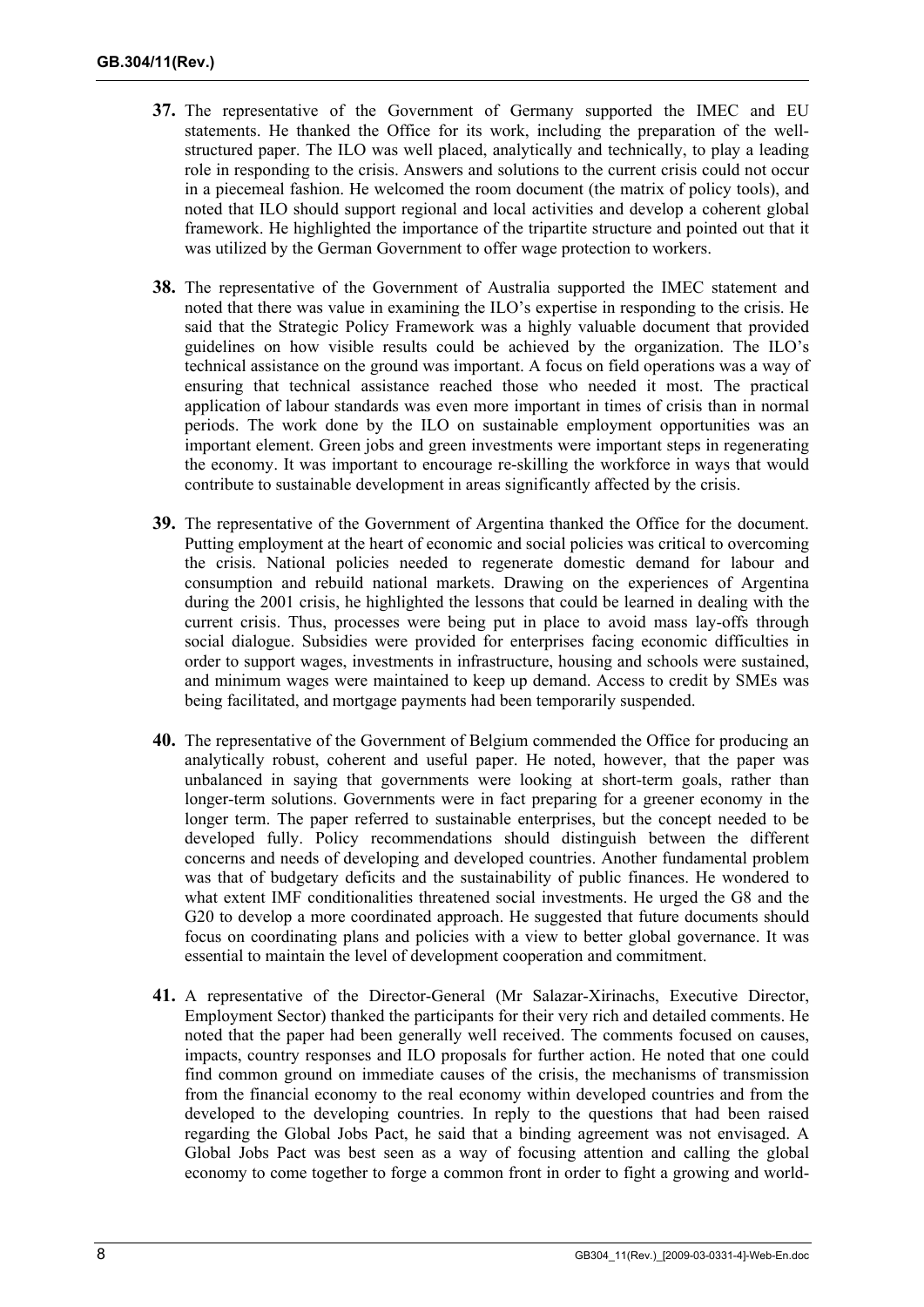wide jobs crisis, and to come together at the national level. The room paper highlighted the tools made available by the ILO for its constituents. It was not a "repackaging" of tools, but a real managerial tool, albeit a work in progress. He took on board the various suggestions from constituents that would guide the future work of the ILO.

- **42.** A representative of the Director-General (Mr Diop, Executive Director, Social Protection Sector) welcomed the call for the ILO to be invited to the G20 meeting. It was a wellfounded proposal because the ILO had a unique mandate to pursue the cause of social protection for all. That meant reinforcing existing social protection policies in developed countries and extending them in developing countries.
- **43.** Mr Torres thanked all the participants for their rich and diverse commentaries. It was essential to distinguish between country-specific and global dimensions of the crisis and between global and national responses to it. Both aspects were complementary. He noted the questions raised by some participants about the Global Jobs Pact and the Global Jobs Fund. The former was a global expression of national pacts between social partners to deal with the fallout of the economic crisis. A good example was the tripartite pact designed by the Government of the Republic of Korea during the 1997 financial crisis. It had been critical in ushering in recovery. The Global Jobs Fund could be thought of as a financing mechanism for broad-based social protection initiatives and for facilitating the use of counter-cyclical policies in developing countries that lacked fiscal space. The details of the Global Jobs Fund needed to be worked out, but the ILO was not unique in assuring the responsibility for substantiating a novel proposal. The World Bank, for example, had proposed a "Vulnerability Fund" whose particular operational details needed to be known. He also noted the importance of balancing the imperative of fiscal expansion in the shortrun with the long-run issues of fiscal sustainability. It was important to act now, as decisive and prompt action was cheaper than a drawn-out strategy. It was also important to guard against the dangers of uncoordinated policies, such as competitive wage cuts. He noted the point made by the various groups that there could be no question of retreating to a "business as usual" mode. It was essential to have a long-term agenda simultaneously with the short-term task of coping with the crisis. The speaker informed the Committee that impending publications included the paper under discussion. There would be a companion paper examining in greater detail the fiscal stimulus packages and an analytical exercise that would highlight how a fiscal policy package could be tailored to maximize job creation. He concluded by highlighting important research questions that needed to be pursued and would facilitate the work of the Institute.
- **44.** In his concluding remarks, the Worker Vice-Chairperson emphasized the need to develop a document with a common ILO position on responding to the crisis, and noted that strong grounds existed for such a common position. He outlined the possible basis for such a common position and drew on the comments of Governments and the Employers, as well as the Workers' group statement that highlighted social, regulatory, decent work and operational issues. He noted wide support for ILO involvement in the G20 meeting and the value of a discussion on the Global Jobs Pact and Fund. The statement of the Officers of the Governing Body in November 2008 should also be used as a basis, and he drew attention to the statements by the representatives of the Government of China on domestic demand and of the Government of India on wages, with which his group associated itself. He expressed support for a discussion of the crisis at the ILC.
- **45.** The Employer Vice-Chairperson expressed reservations about the wisdom of forging a common position at the present stage and felt that the High-level Tripartite Meeting would need more time for deliberations.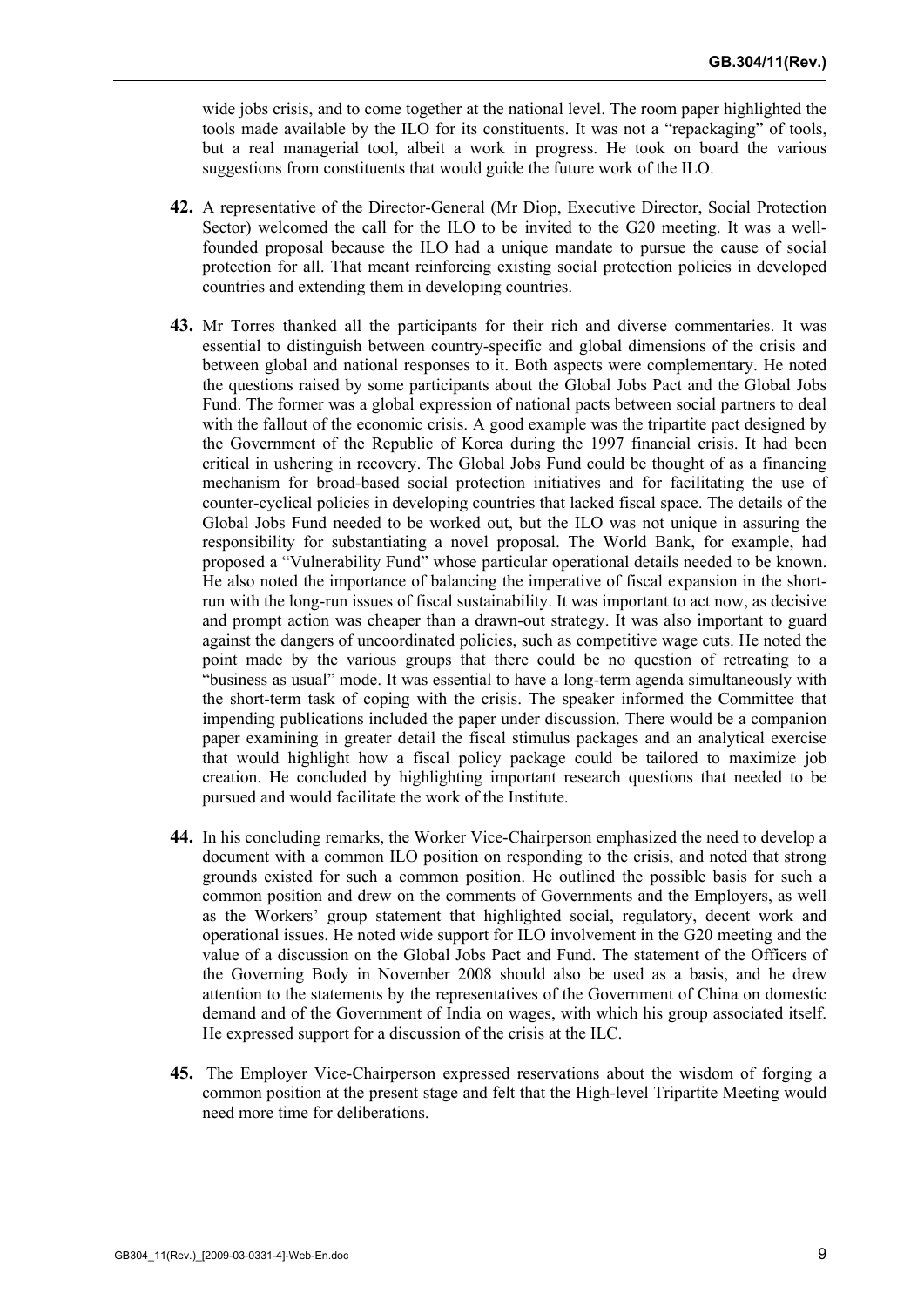- **46.** The Worker Vice-Chairperson clarified his position by noting that he sought common agreement on general principles rather than a binding agreement with full operational details, and suggested that a Chairperson's summary document be produced.
- **47.** The Employer Vice-Chairperson agreed with that proposal.
- **48.** The Chairperson noted the concluding interventions by the Worker and Employer Vice-Chairpersons and thanked all the participants for their valuable contributions. He suggested that the discussion on agenda item 3 (Update on minimum wage developments) be deferred to the November session owing to the time constraints. The suggestion was accepted by the Committee.

## **B. Impact of the Social Justice Declaration on the implementation strategy of the Global Employment Agenda**  (First item on the agenda)

- **49.** The Committee had before it a paper <sup>2</sup> *Impact of the Social Justice Declaration on the implementation strategy of the Global Employment Agenda*.
- **50.** A representative of the Director-General (Mr Salazar-Xirinachs, Executive Director, Employment Sector) introduced the paper. First, he gave an overview of the recent developments that challenged the Office to revisit the way it worked, in particular the adoption of the Social Justice Declaration and the current financial and economic crisis. Secondly, he presented the three-pronged implementation strategy of the Global Employment Agenda (GEA) since 2003 and up to the adoption of the Social Justice Declaration. He then presented nine main themes (or strategic orientations) which provided a framework within which to organize discussions on future directions of the work on employment in line with the guidance of constituents in the Declaration. He stressed that the exercise raised key questions, and helped the Office to prepare better for the recurrent item discussion on employment for the Conference in 2010 and to better understand and respond to constituents' needs and realities. He informed the Committee of concrete steps taken by the Office, such as setting up task forces on key issues derived from the Social Justice Declaration. Finally, he invited the Committee to provide guidance to the Office particularly on the choice of strategic orientations and on what the Office was already doing and proposing to do to give effect to the Declaration in the area of employment.
- **51.** The Worker Vice-Chairperson noted the importance of the paper and appreciated the Office's efforts in compiling the information. He noted, however, that the paper did not achieve its purpose. While it recognized some weaknesses in the implementation, it did not include explicit proposals to address them. A primary weakness of the GEA was the repackaging of existing work as GEA programmes, even where the link was tenuous. He gave examples of specific paragraphs in which certain key issues were missing. For example, he noted that paragraph 29 embedded the same concept as core element 8 of the GEA, and that the current paper should have offered ideas on how to implement that concept; paragraphs 32 and 33 did not say anything other than that there would be cooperation across the Office on research; paragraph 39 did not show how resource mobilization would be done in the light of the Declaration; paragraphs 42–45 simply stated the work which the ILO had been doing or decided on prior to the adoption of the Social Justice Declaration. He noted that the proposal to build capacity in economic policy areas

 $^{2}$  GB.304/ESP/1.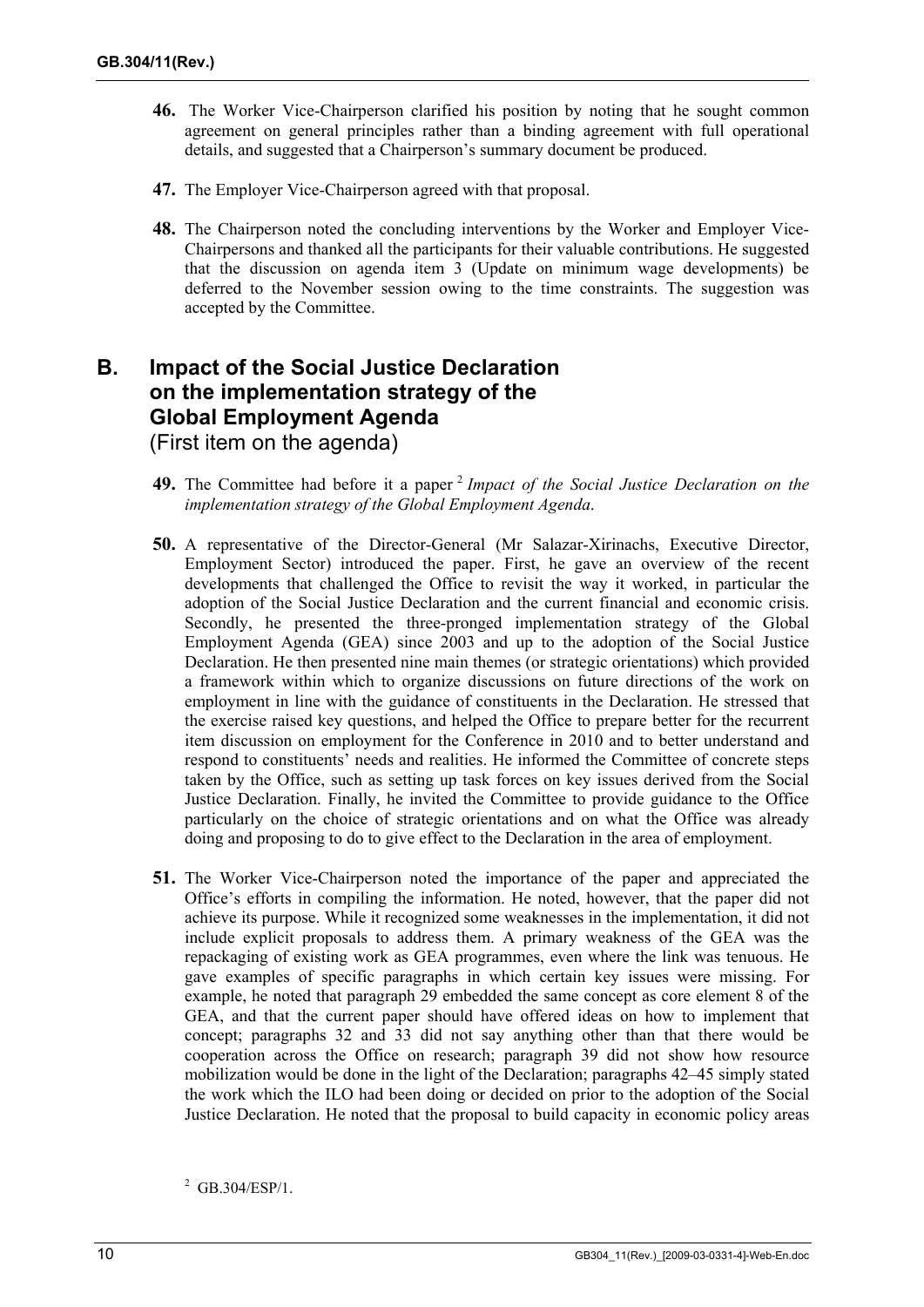contained in paragraph 22 was one example of a clear idea on GEA implementation in the light of the Social Justice Declaration; more such examples would be desirable. He welcomed the planned work referred to in paragraph 49 on promotion of international labour standards, and requested that the standards on the employment relationship and termination of employment, as well as the governance standards, be added. He noted that it was not clear why those nine strategic orientations had been chosen. He identified some important gaps and provided examples of issues that should be main themes as well as cross-cutting areas that should influence the work under the GEA. Those included capacity building for constituents, promotion of governance standards, the addition of public enterprises to sustainable enterprise promotion, the special role of freedom of association and collective bargaining, and ILO work on trade and financial market policy. He pointed out examples of subsections that needed further elaboration. Finally, he noted that a crisper paper was required to spell out clearly how the implementation of the GEA would change in the light of the Declaration.

- **52.** The Employer Vice-Chairperson noted that the paper was refreshing, valuable and timely in the current context. She summarized the main challenges faced by the sector and highlighted the paragraphs where these issues were addressed. She noted that there was a lack of focus, as the sector had tried to do too much, and cutting some areas of work would therefore be necessary. She noted that the paper honestly pointed out that the Office was under-equipped in terms of tools, analytical products and statistics. She raised the issue of delivering demand-driven outputs, and noted that Decent Work Country Programmes should be the starting point for feeding in demands. She also addressed the issue of the quality of research, and noted that too often analytical work was confused with policy advice. She stressed that the Office needed to separate fact from viewpoint, and to let the facts assist the constituents arrive at their own viewpoint. Regarding the staff profile suggested in section III, she disagreed with the suggestion to have a greater number of authoritative development economists in place of specialists. The Organization in fact needed specialists in technical areas. The speaker then highlighted the opportunities available to the Office, in particular through a more effective use of the GEA. Finally, regarding ways of using the GEA more effectively, she noted that two different but fundamental questions were missing namely, what the Office had done in terms of technical work and the need to refocus on crisis response strategies.
- **53.** The representative of the Government of France, speaking on behalf of IMEC, welcomed the presentation. He noted that the two major events – the adoption of the Social Justice Declaration and the economic crisis – that affected the GEA with particular force were well taken into account. He noted that another important development was the move of other international organizations towards working on employment and labour markets. He appreciated the Office's efforts in responding coherently to the orientations of the Social Justice Declaration in section III of the paper. He stressed that a good implementation of the way forward outlined in paragraph 25 would contribute to achieving one of the most important aims of the Declaration regarding the "inseparable, interrelated and mutually supportive" nature of the strategic objectives. He supported the call in paragraph 27 to analyse key partnerships and highlight the extent of coherence of policies advocated by other multilateral and regional organizations on employment and labour market issues. In that regard, he urged the ILO to play a key role, to work with the World Bank and other international organizations and to share its best practices. He also requested the ILO to disseminate a list of good practices. In the next evaluation reports, he expected the Office to inform the Committee of the resources allocated, progress made and difficulties encountered.
- **54.** The representative of the Government of the United Republic of Tanzania, speaking on behalf of the Africa group, appreciated the Office's efforts to meet the challenges its Members faced in the areas of policies and mechanisms that placed full productive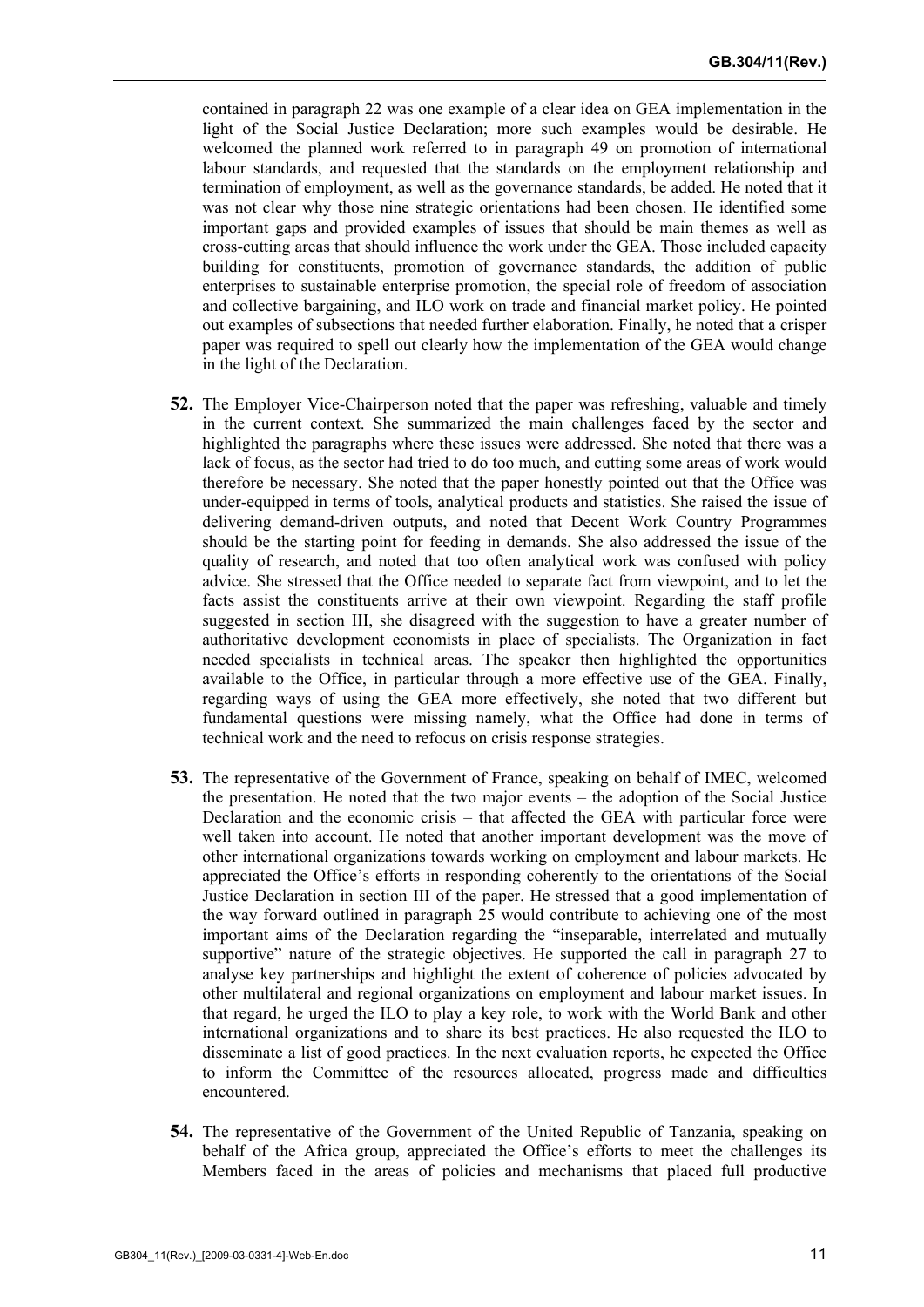employment at the centre of economic and social policies, as highlighted in paragraph 8, and ways in which the social partners could work together to meet those challenges. For African countries, the speaker noted the need to have appropriate institutional mechanisms and processes for integrated policy formulation and implementation in order to incorporate the Decent Work Agenda effectively. In order to achieve that, the Ministry of Labour and Ministry of Finance needed to collaborate and the Ministry of Labour should play a coordinating role. The speaker also supported the promotion of knowledge sharing and understanding of the synergies between the strategic objectives through empirical analysis, as provided for in paragraphs 24–45. She noted that the capacity of the ILO constituents remained a challenge to the implementation of the proposed strategies in Africa.

- **55.** The representative of the Government of Nigeria reiterated her support for the Social Justice Declaration. In relation to paragraph 7, she expressed her concerns that only a few countries had managed to sustain sufficient economic growth. In relation to paragraph 19, she emphasized that a dialogue between the ministry of labour and the ministries of planning, development and finance was required to adequately embed employment concerns.
- **56.** The representative of the Government of India congratulated the Office on its comprehensive document providing a useful background to the discussion on evolving strategies for better implementation of the GEA. He recognized a need to develop a better understanding of constituents' realities and render effective advice to strengthen their capacity. Efforts should be made to create a knowledge base and enhanced empirical work was heeded to develop diagnostic and statistical tools. He emphasized that the Social Justice Declaration should be seen as an opportunity to strengthen and further improve the implementation of the GEA.
- **57.** A representative of the Director-General (Mr Salazar-Xirinachs, Executive Director, Employment Sector) responded to the comments by the members of the Committee. He stressed that the adjustment of the Office's working methods in line with the Declaration was a learning process and welcomed the opportunity for dialogue in the Committee. He cautioned that the balance between different areas of specialization and their uniqueness and the drive towards working in an integrated manner needed to be maintained. In reply to the comments made by the Worker Vice-Chairperson, he described how the Office was working towards better identification of the needs of the constituents, as well as the consultations reorganizing the "integrated, interrelated and mutually supportive" (IIMS) agenda. He explained that the processes behind the Task Force in five of the strategic orientations of the Social Justice Declaration were participatory and involved colleagues from across the sectors and the field. He also said that movement in a number of dimensions depended on Office-wide processes linked to the Strategic Policy Framework (SPF) and programme and budget discussions. He concluded by thanking the Committee members for their comments, noting the commitment of the Office to follow-up the guidance received, and welcoming further dialogue in that area.
- **58.** In her concluding comments, the Employer Vice-Chairperson emphasized that the Committee was interested in providing strategic directions to the work of the Employment Sector, not in micromanaging it.
- **59.** The Worker Vice-Chairperson in his concluding comments emphasized that the Workers' group was interested in receiving replies to some of the questions raised by themselves and the Employers' group in their opening remarks to which he expected the Office to give serious consideration. He emphasized that the Workers' group wanted the GEA to succeed, to be refocused, and to be implemented, and that a clear implementation message was not yet forthcoming.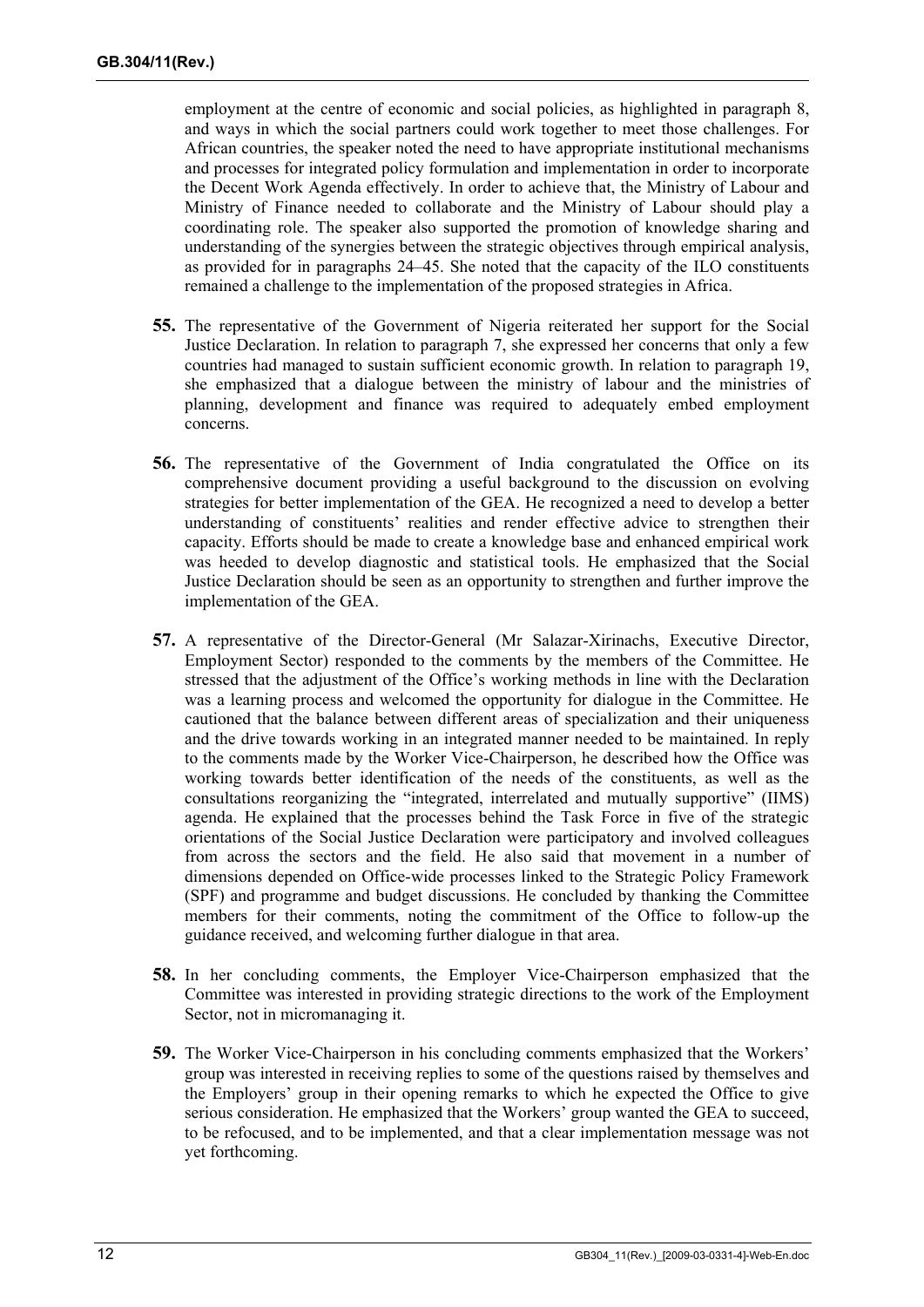# **C. Implementation of the Global Employment Agenda: Country presentation Brazil**  (Fourth item on the agenda)

- **60.** A room document *Bolsa Família in Brazil: Context, concept and impacts* was distributed before the session of the Committee to provide inputs for the discussion under the item: Implementation of the Global Employment Agenda: Country presentation Brazil.
- **61.** The Chairperson welcomed His Excellency, Mr Patrus Ananias, Minister for Social Development and Hunger Alleviation of Brazil, and Ms Lúcia Modesto, Secretary of State for Citizens' Income, and thanked the Brazilian authorities for their participation in the session.
- **62.** A representative of the Director-General (Mr Diop, Executive Director, Social Protection Sector) introduced the item. He said that ten years before the UN's 2015 deadline, Brazil had already fulfilled the Millennium Development Goal on reducing poverty, levels of which were now the lowest in the country's recent history. The main reason was the extension of social protection through cash transfer programmes including *Bolsa Família*, social security for rural workers and social assistance benefits targeted towards poor, older and disabled citizens. He pointed out that *Bolsa Família* was the largest conditional cash transfer programme in the world and coverage had expanded rapidly, with the number of beneficiaries tripling in four years. From a gender perspective, since benefits were paid preferentially to mothers or pregnant women, it had shown positive effects in empowering women, strengthening their position in the household, increasing their influence within the family and raising their self-esteem. *Bolsa Família* benefits could double the household income of extremely poor families and, in times of global economic crisis, cash transfers in Brazil had functioned as a counter-cyclical policy cushioning the adverse impacts on the most vulnerable groups and stimulating consumption. The speaker stressed the important links between *Bolsa Família* and the decent work approach. Employment and skills development initiatives had been implemented alongside the basic social security income it provided. The programme was an example of the way in which objectives in the areas of social protection, employment promotion, microfinance, child labour, education and nutrition could be coherently integrated into public policy with a remarkable impact on poverty, inequality and social development indicators. *Bolsa Família* had shown that it was possible to carry out a massive and rapid social inclusion process at relatively low cost. That evidence was consistent with several studies and simulations conducted by the ILO showing that developing countries could afford to build a comprehensive, if basic, social protection package. Finally, the speaker affirmed that the Brazilian experience with cash transfers had shown that it was possible to achieve the Millennium Development Goals at an affordable cost, given the political will and the right priorities.
- **63.** Mr Patrus Ananias (Minister for Social Development and Hunger Alleviation, Brazil) explained that *Bolsa Família* was part of the Brazilian Single System of Social Assistance (SUAS) comprising three subsystems: the national food and nutrition security programme; the conditional cash transfer programme *(Bolsa Família)*; and the social assistance benefit for older persons and those with disabilities. He presented an overview of the conditional cash transfer programme which combined income support to the poor with social development objectives related to school attendance, health and nutrition. The programme aimed to alleviate poverty and improve the skills of future generations. The speaker informed the meeting that the programme benefited 11.1 million poor families and, as part of the anti-crisis package, the Government had announced an extension of coverage to 12.4 million people by the end of 2009, at an approximate cost of US\$5 billion (0.4 per cent of GDP). He explained in detail the design of the programme, eligibility criteria, benefit calculation, conditionality control and decentralized operational strategy, and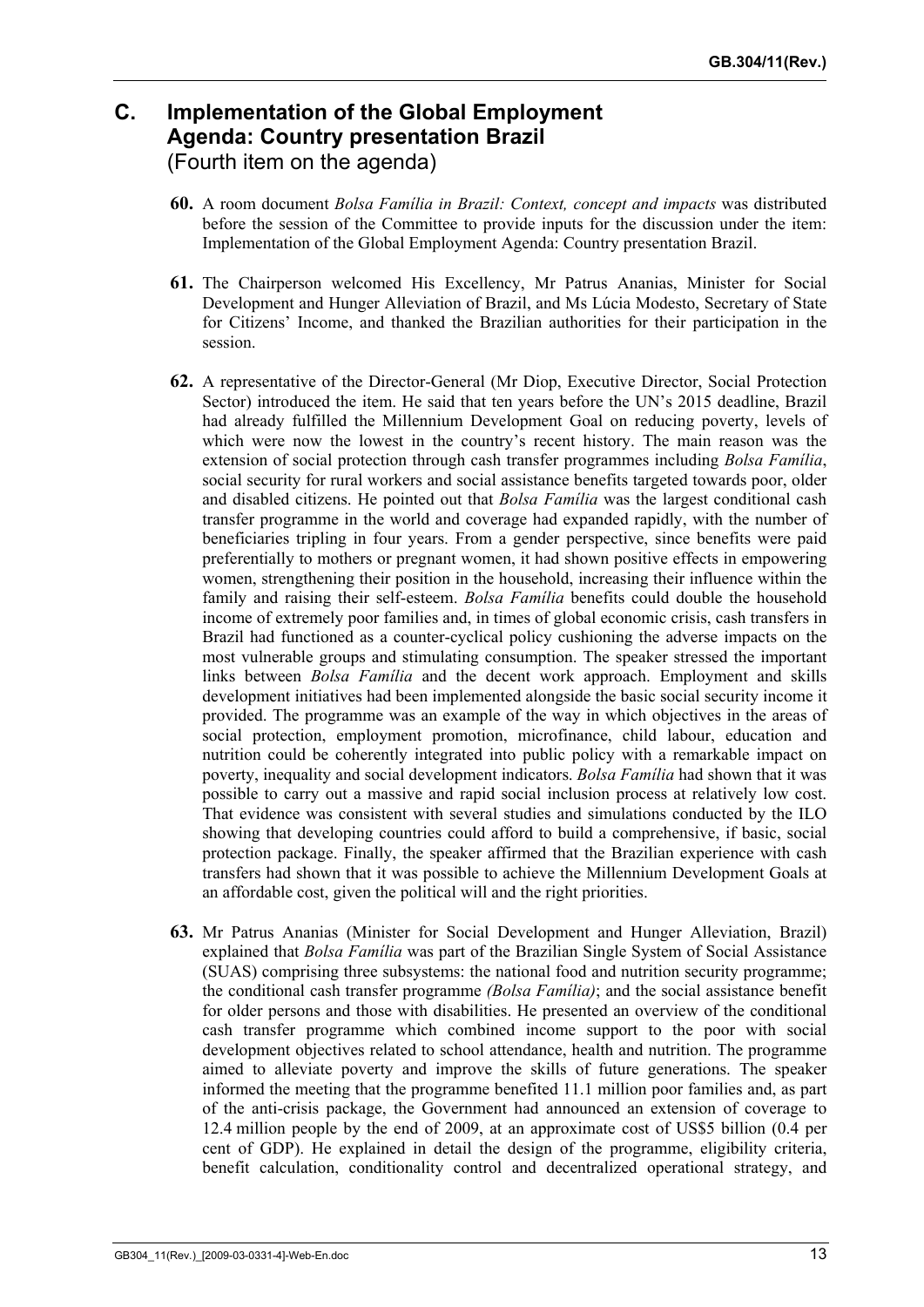emphasized its role in promoting the integration of public policies focused on the poor. The starting point for building such a system was the identification of the poor in a unified database or registry that could be used to assess socio-economic profiles and social needs. The speaker referred to the links between *Bolsa Família* and the Decent Work Agenda, emphasizing cooperation with the Ministry of Labour and Employment in measures to support the elimination of child labour and forced labour, as well as skills development, labour integration, microcredit and employment generation. He stressed the effects of the programme on reducing poverty and inequality, improving living standards, lowering the numbers of malnourished children, mitigating the risk of child labour, empowering women, boosting local economies, accessing consumption and raising self-esteem. He pointed out that the programme did not generate disincentives to work; on the contrary, it contributed to overcoming barriers to labour market entry. Finally, he reaffirmed that *Bolsa Família* should not be seen as a self-sufficient strategy for reducing poverty and inequality; its results could only be properly assessed when considering its integration into the wider network of protection and social promotion in Brazil. In times of economic crisis, social policies should be considered not as mere palliatives but as a core part of the crisis solution in moving towards the promotion of a fair and inclusive development model.

- **64.** The Chairperson thanked the Minister for his excellent presentation and congratulated the Government of Brazil on its efforts to extend social protection, eliminate child labour and forced labour, and promote gender equality.
- **65.** The Worker Vice-Chairperson complimented the Government of Brazil on its successful experience and its achievements in the fight against poverty. He introduced Mr Arnaldo Benedetti, Worker member from Brazil.
- **66.** Mr Benedetti (Worker member, Brazil) highlighted the *Bolsa Família* programme as a very successful programme with strong worker representation. He stressed its ethical component, which took account of citizens' rights. *Bolsa Família* sought to reinforce food security in locations with high prices, expand schools, improve access to drinking water, and strengthen social assistance policies. He explained how the programme was fully integrated with other income and job-generating policies in the country, and noted that, although the programme was associated with the present Government, it had broader acceptance in the political and social spectrum, which would contribute to guaranteeing its institutional durability. The speaker emphasized that the social actors had participated in discussions on the design of the programme during meetings of the National Social and Economic Development Council.
- **67.** The Employer Vice-Chairperson thanked the Minister for an interesting and substantive presentation. She introduced Mr Dagoberto Godoy, Employer member from Brazil.
- **68.** Mr Godoy (Employer member, Brazil) thanked the Minister for his presentation and the Office for the preparation of the room paper. He acknowledged the merits of the programme, analysed it in the context of Brazil's overall non-contributory cash transfer framework, and summarized the arguments for and against that were frequently heard in Brazil in the technical and political debate about the programme. The speaker acknowledged the programme's substantial impacts on poverty reduction and inequality, as calculated by the *Instituto de Pesquisa Aplicada* (Institute of Applied Economic and Social Research) (IPEA). He listed a set of redistributive programmes that had been implemented in Brazil since the adoption of the 1988 Constitution, and said that *Bolsa Família* represented a continuation of that effort. Finally, he summarized the pros and cons of the programme in relation to fiscal sustainability and opportunity costs, beneficiary selection and targeting, conditionalities, effects on labour participation, exit pathways, political risks, gender and nutritional indicators.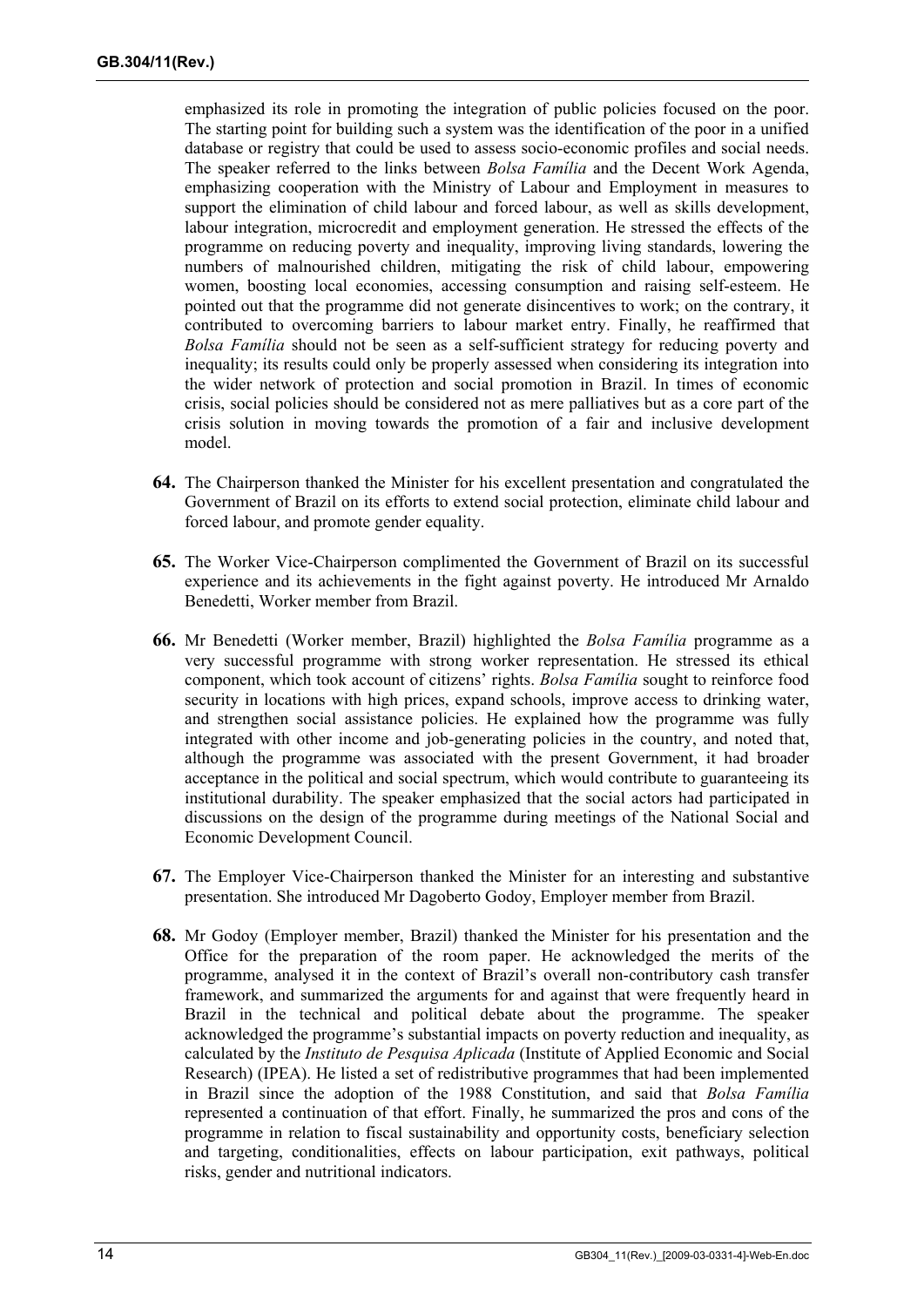- **69.** The representative of the Government of the Bolivarian Republic of Venezuela commended the Government of Brazil for its initiative, especially in a context of global crisis. He said that investment in the poor was an excellent strategy to boost business, not only because it could boost consumption but also because it increased the quality of the labour force and overall productivity.
- **70.** The representative of the Government of Argentina recognized the efforts of Brazil's federal Government and other social sectors, and highlighted them as an example of ways in which a comprehensive and integrated social policy could be established. He also emphasized that *Bolsa Família* could contribute to recovering human integrity and the dignity of the underprivileged, and noted the role played by such programmes in times of crisis in the framework of social development.
- **71.** The representative of the Islamic Republic of Iran congratulated the representatives of the Government of Brazil for the success of *Bolsa Família*, and raised a question about the participation of social actors in the programme's governance and supervisory structure.
- **72.** The representative of the Government of Peru thanked the Minister for his presentation and said that the programme had served as a model for the Peruvian programme *Juntos*, which had led to a 5.5 per cent reduction in extreme poverty. He noted the importance of a combination of economic growth and social development.
- **73.** The representative of the Government of South Africa asked about the potential negative impacts on the labour supply, and noted that, in some cases, social assistance could create dependency and reduce willingness to work. He asked why in Brazil such impacts had been in the opposite direction.
- **74.** The representative of the Government of Uruguay underlined the fact that the programme had benefited millions of families, and that other programmes such as *Fome Zero* and *Meninos de Rua* also deserved mention. He stressed that the programme could be used as an example for future plans based on equality and solidarity.
- **75.** The representative of the Government of Singapore said that it was well known that the lack of substantial investment in the supply of health and educational services could jeopardize the effectiveness of conditional cash programmes. She wondered whether, in a context of crisis and severe budget constraints, the expansion of *Bolsa Família* would undermine social investments in other areas.
- **76.** The representative of the Government of the Philippines commended the programme's success in giving families control over their own lives.
- **77.** The representative of the Government of India said that countries had common goals and objectives in reducing poverty. He expressed concern about the high cost of delivering social security.
- **78.** Mr Miro (Worker member) complimented the Office for organizing the presentation and insisted that without mistakes there was no action at all. He recognized the value of such experience during a period of crisis.
- **79.** Ms Jacob (Worker member) asked about the potential application of the programme to other countries. She raised concerns about institutional and political sustainability and financing mechanisms.
- **80.** The Worker Vice-Chairperson stressed that *Bolsa Família* was one vital part of a network of social programmes. Emphasizing the links between social security and employment